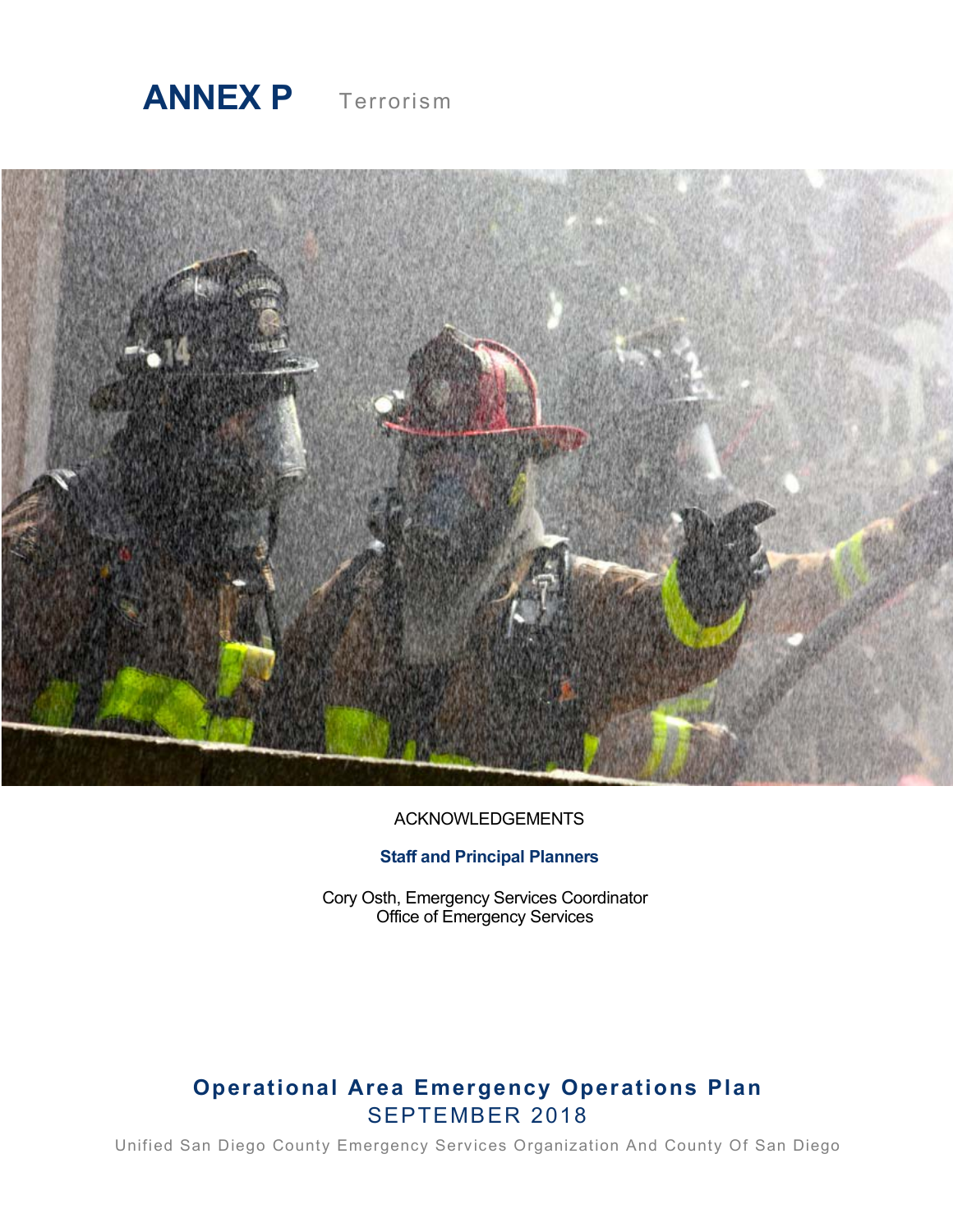#### **EXECUTIVE SUMMARY**

This annex provides a summary of the Terrorist Incident Emergency Response Protocol. This protocol defines the framework for developing and sustaining a comprehensive and integrated approach addressing terrorism in the San Diego County Operational Area. It is an overview for the development of Operational Area efforts for responding to and combating all forms of terrorism, with special emphasis on terrorist acts employing weapons of mass destruction (WMD), vehicle attacks, and lone wolf attacks from domestic and foreign terrorists.

#### **TABLE OF CONTENTS**

| General                             |   |
|-------------------------------------|---|
| <b>Concept of Operations</b>        | 2 |
| <b>Organization and Assignment</b>  |   |
| of Responsibilities                 | 3 |
| Direction, Control, or Coordination | 5 |
| Information Collection and          |   |
| <b>Dissemination</b>                | 6 |
| <b>Communications</b>               | 6 |
| <b>Administration, Finance,</b>     |   |
| and Logistics                       | 7 |
| <b>Annex Development and</b>        |   |
| <b>Maintenance</b>                  | 8 |
| <b>Authorities and References</b>   | 8 |
|                                     |   |

#### **GENERAL**

#### **INTRODUCTION**

The San Diego County Operational Area (OA) developed a Terrorist Incident Emergency Response Protocol which is intended for use by law enforcement and other first responder agencies. The Office of Emergency Services (OES) maintains this Protocol which is classified as "For Official Use Only."

THE TERRORISM PROTOCOL DESCRIBES THE COUNTYWIDE COLLECTIVE INITIAL ACTIONS THAT WILL BE TAKEN TO PREVENT OR MITIGATE THE EFFECTS OF A THREATENED OR ACTUAL TERRORIST ATTACK AGAINST ANY JURISDICTION WITHIN THE COUNTY.

It does not replace the County's or any jurisdiction's emergency plans or procedures; rather, it augments existing documents to assist in coordinating the initial planning and response efforts.

The Protocol defines the command and control structures for responding to specific types of Weapons of Mass Destruction (WMD) attacks, provides the actions needed to respond to all phases of a terrorist attack, and identifies the critical response tasks and implementation steps necessary to mitigate an attack. The Protocol includes two appendices: Terrorism Response Matrix and Critical Task Implementation Steps that incorporate critical response tasks and implementation steps.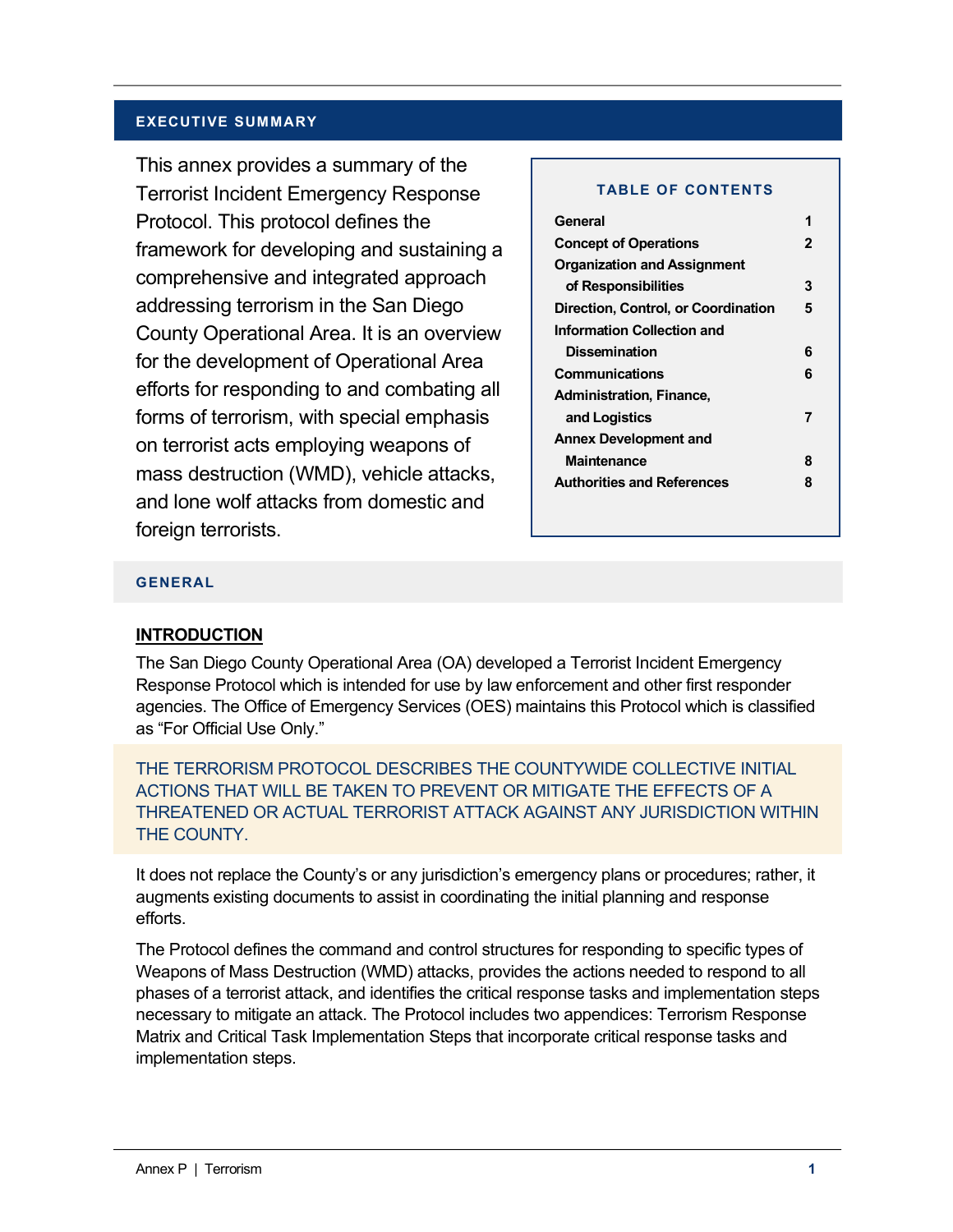## **PURPOSE**

This annex provides a summary of the Terrorist Incident Emergency Response Protocol. This protocol defines the framework for developing and sustaining a comprehensive and integrated approach addressing terrorism in the OA. It is a blueprint for the development of OA efforts for responding to and combating terrorism, with special emphasis on terrorist acts employing WMDs such as nuclear, biological or chemical (NBC) terrorism in addition to conventional weapons (bombs), vehicular attacks, and lone wolf attacks.

## **SCOPE**

The Terrorism Protocol only addresses the coordination efforts expected of jurisdictions within San Diego County. It does not alter or supplant existing plans, Standard Operating Procedures (SOPs), roles and responsibilities listed under the National Incident Management System (NIMS), the San Diego Operational Area Emergency Operations Plan (OA EOP), or the documents that direct the emergency actions of the individual jurisdictions. This Protocol is not intended to usurp the authority or prerogatives of local jurisdictions.

## **READINESS CONDITION ACTIVITIES**

OES has defined three phases of readiness conditions and a fourth phase of response actions that correlate with the OA EOP and the OA Emergency Operations Center (EOC) activities and SOPs. The three readiness conditions are:

- Preparedness
- Increased Readiness
- Alert

## **RESPONSE ACTIONS**

Response actions are the initial activities that occur for a terrorist attack within the county. These are used as a guide until the Incident Action Plan for the first operational period is developed and implemented.

Movement between readiness conditions may not be progressive as changing circumstances may require skipping to a more proactive readiness condition based on intelligence and actual events. Certain actions in the readiness conditions correlate to the National Terrorism Advisory System (NTAS) conditions. Additionally, the above phases can cross NTAS condition boundaries. The decision to initiate activities for OES within any of these readiness conditions will be made by the Director of OES or his/her designee in response to conditions or intelligence within the OA, the region, state and/or the nation. The actions in the readiness/response phases and related activities are described in the Terrorism Protocol.

## WHOLE COMMUNITY APPROACH

The San Diego Operational Area is committed to achieving and fostering a whole community emergency management system that is fully inclusive of individuals with disabilities and others with access and functional needs. For further details on our whole community approach to emergency management, which includes the integration of inclusive emergency management practices, refer to the Basic Plan.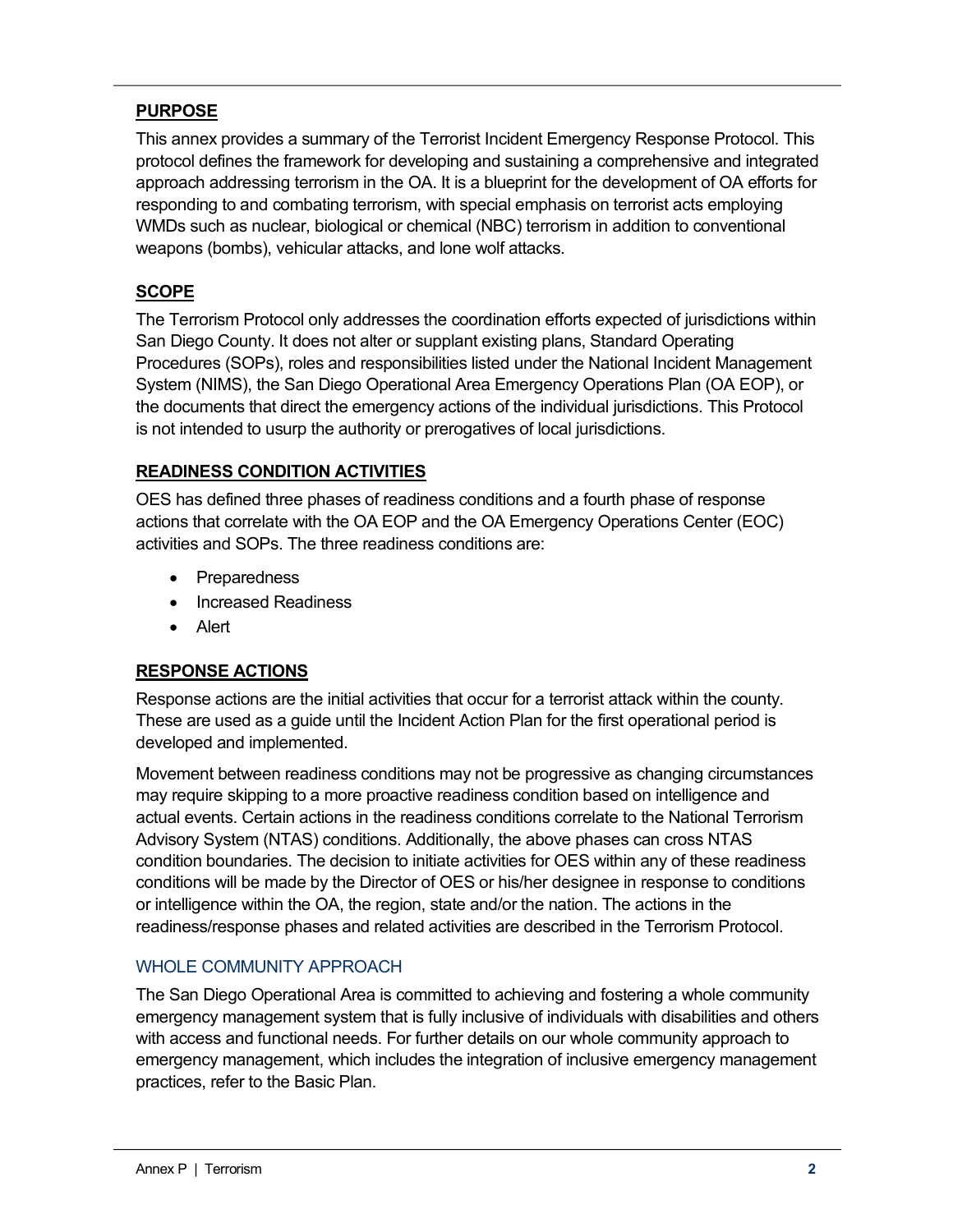#### **CONCEPT OF OPERATIONS**

## THE TERRORIST INCIDENT EMERGENCY PROTOCOL ADDRESSES ACTIONS TO BE TAKEN DURING A RESPONSE TO A TERRORISM EVENT.

Activities are described for the three readiness phases as well as the initial response phase.

Each phase is related to the National Terrorism Advisory System (NTAS) and has specific intelligence and warning indicators and triggers. Different actions are defined for County and City governments.

The Protocol contains a matrix that outlines the roles of the multitude of agencies involved in a response to a terrorist attack. This helps to ensure a coordinated response among the different disciplines and provides an understanding of their roles and how they relate to the other responding agencies.

The final portion of the Protocol lists those Critical Tasks identified by the Department of Homeland Security. The tasks address the host of functions necessary for readiness postures to terrorist threats and for the initial response to attacks. Functions include investigation, detection, identification, health/hazard assessments; monitoring, sampling and surveying operations; alert and mobilization of OA EOC staff; protective actions, emergency public information; etc. The Protocol provides a detailed breakdown of the steps required for each task/function.

The OA Post-Terrorism/Mass Violence Recovery Annex details additional information for post-incident recovery.

### **ORGANIZATION AND ASSIGNMENT OF RESPONSIBILITIES**

Local law enforcement and/or fire agencies will initially serve as the lead agency during any land-based terrorist incident, until such time that the Federal Bureau of Investigations (FBI) can assume the lead role for the investigation process. Local jurisdictions will retain control of the response effort.

If the terrorist incident involves an environmental hazard, the Environmental Protection Agency is likely to be involved in coordinating the response. For any terrorist incident impacting the maritime environment (i.e. oil spill, chemical leak, etc.) the United States Coast Guard Captain of the Port will be the Incident Commander in charge of Response until a Unified Command can be established. The Federal Government may designate a Principal Federal Official for events of national significance.

When the terrorist incident is confined to one of the military bases within the OA, the Department of Defense (DoD) will serve as the lead agency, with support from other federal agencies, and state and local agencies as necessary. If the incident extends beyond the confines of the military base, the DoD will likely initiate a Unified Command structure with the affected jurisdictions.

All other agencies play a supporting role in the response to a terrorist incident, and may be a part of a Unified Command. Supporting agencies/organizations are designated as such based on their ability to provide equipment, personnel and expertise in support of functional tasks.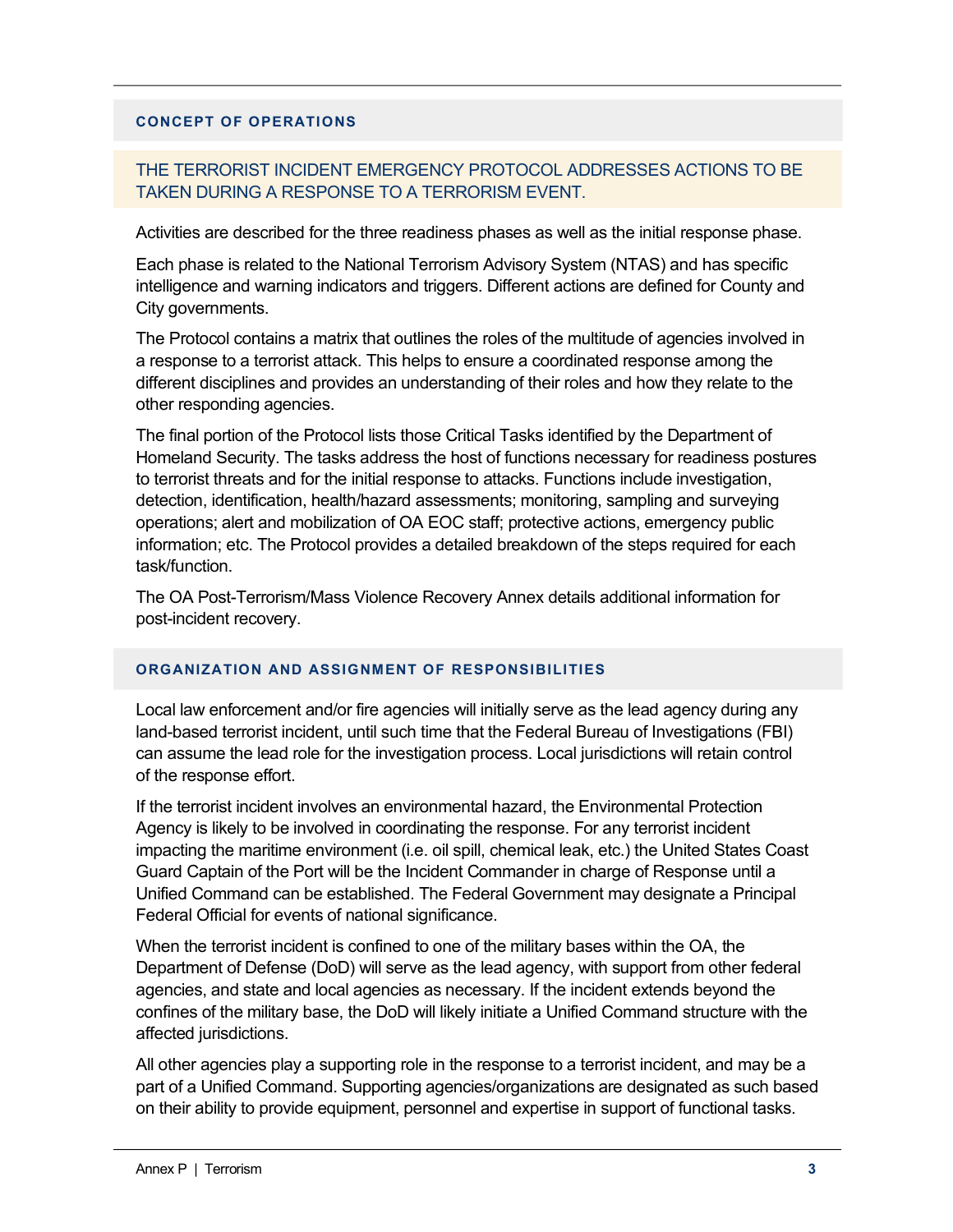

## **ORGANIZATION**

A Unified Command structure is commonly utilized for a coordinated response to any terrorist incident. The Unified Command provides the platform for an effective response by allowing individual agencies to carry out their own jurisdictional responsibilities. Whether supporting the lead agency directly, or supporting a Unified Command structure, OES will work with law partners in implementing a coordinated region-wide response effort. OES and other responding agencies will respond under the established structure and direction of the lead agency. The OA EOC and jurisdictional EOCs within the OA will all work together to support the federal response under the National Incident Management System (NIMS).

### **ASSIGNMENT OF RESPONSIBILITIES**

All agencies are responsible for the following:

- Assist with fulfilling intrastate and interstate mutual aid when possible.
- Provide situational and operational status reports in accordance with existing procedures and/or as requested by the primary agency.
- Support and coordinate services for people with disabilities and other access and functional needs.
- Capture costs associated with response.

For specific agency responsibilities, refer to standard operating procedures (SOPs) and other supporting plans of each individual support agency.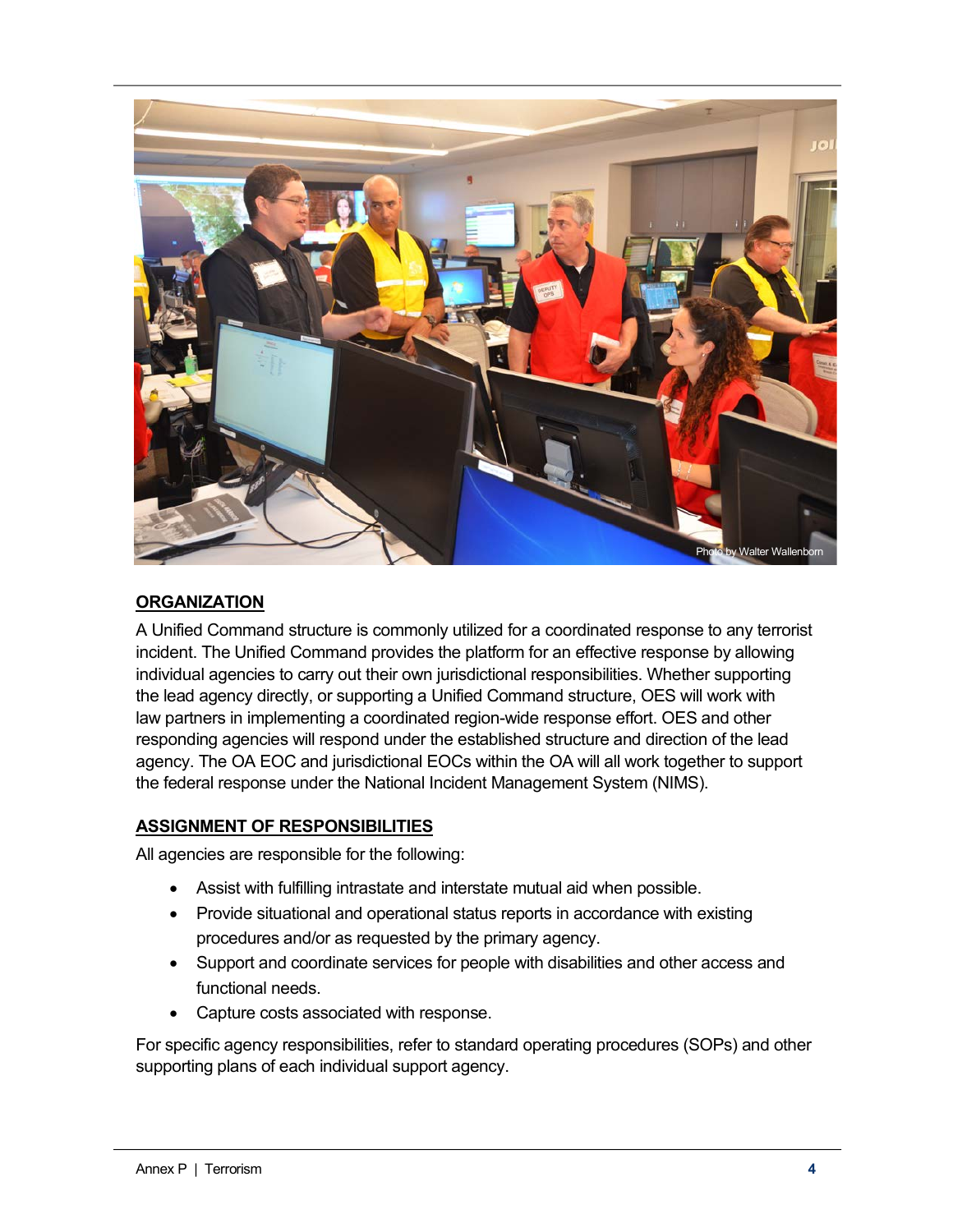## **SUPPORT FUNCTIONS**

Various support agencies take the lead for specific response activities within a particular function. In all cases, agencies work through or in close contact with federal and state level law enforcement and intelligence agencies that may have actionable threat information, including:

- Law Enforcement Coordination Center
- State Operations Center
- California Highway Patrol
- Regional Emergency Operations Center
- San Diego Sheriff's Department
- Customs and Border Protection
- Criminal Intelligence Agency
- Department of Justice
- Immigration and Customs Enforcement
- National Security Agency
- Transportation Security Agency
- FBI
- Defense Intelligence Agency
- Department of Homeland Security
- United States Navy
- United States Marine Corps.
- Department of Defense
- Local Law Enforcement
- Local EOCs

### **DIRECTION, CONTROL, OR COORDINATION**

### **ACTIVATION AND TERMINATION**

The Director of OES activates this annex based on information obtained from credible sources through established relationships. When this annex is activated OES will remain in coordination with the lead agency and also coordinate with the Law Enforcement Coordination Center (LECC) for terrorist related information. This annex will remain activated until the terrorist threat is no longer present and the OA EOC is no longer activated as a result of the emergency subsiding.

### **COORDINATION**

The OA EOC will assign a liaison to coordinate with the lead agency or Unified Command. Through the liaison, the OA EOC will communicate its needs and support for the response.

The LECC plays a major role in coordination, communication, and information sharing for terrorist related intelligence. OES will typically send a liaison to the LECC during an incident and may request a liaison in the OA EOC. The LECC and the OA EOC support one another on requests for assistance.

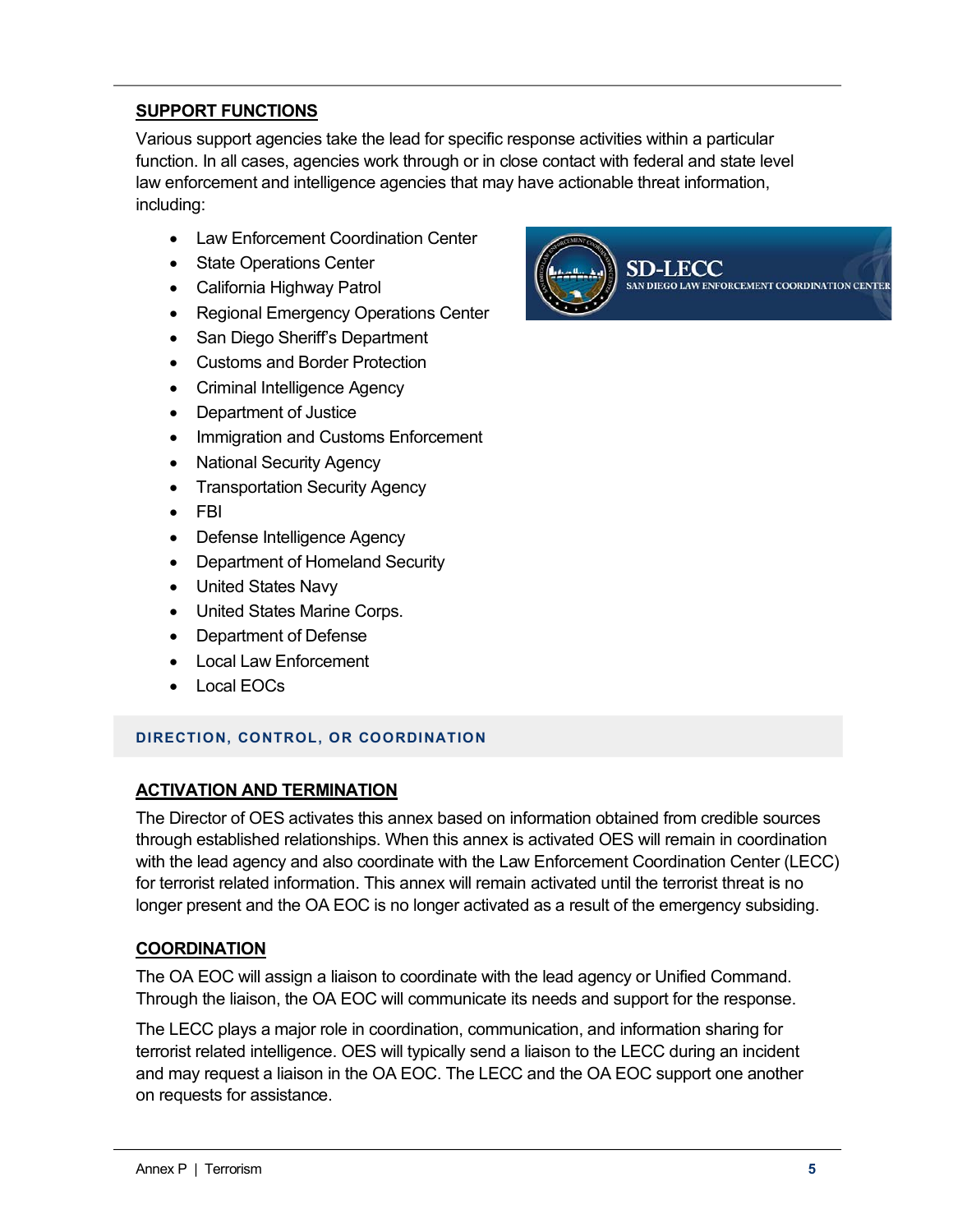## WHEN TERRORISM IS SUSPECTED OR CONFIRMED AT THE LOCAL LEVEL, THE LOCAL JURISDICTIONS SHARE INFORMATION WITH THE LECC AND VICE VERSA.

The LECC disseminates developed information and makes appropriate notifications to affected public safety agencies and state law enforcement agencies. Based on the information received from the LECC, OES will coordinate with the Regional Emergency Operations Center (REOC) and/or the State Operations Center (SOC) to support the local response.

The LECC works with federal, state, regional and local law enforcement agencies and serves as the state repository for homeland security information and incident reporting. The LECC provides real-time intelligence support to law enforcement and public safety authorities and consolidates information and data on suspicious activities and threats from all jurisdictions.



The LECC, the OA EOC, and the REOC and/or SOC actively share information before and during terrorist incidents, and are of central importance in effective information gathering and sharing, enhancing emergency management functions at each response level.

## **INFORMATION COLLECTION AND DISSEMINATION**

The sharing of information is a vital part of the response. The LECC, working with the OA EOC, and other supporting agencies, will attempt to collect, develop, collate, analyze and disseminate important information to the Incident Commander or Unified Command and other appropriate stakeholders. The Incident Commander or Unified Command will coordinate with the appropriate Public Information Officer (PIO) or Joint Information Center (JIC) concerning the dissemination of information to the media and the public.

Law enforcement and emergency management personnel coordinate the release of local warnings or informational messages to the public ensuring accessibility and the needs of the whole community are adequately addressed. Due to the sensitivity of some law enforcement and intelligence sources and methods, it may be necessary to restrict dissemination of information to select emergency management and health officials in some instances. Information providers, such as the LECC, provide the information, its classification level, and a recommendation on what to share and what not to share. The decision to share the information rests with the Incident Commander or Unified Command. Information released by the OA EOC will follow the guidelines established in **Annex L: Emergency Public Information.** All jurisdictional PIOs will coordinate information sharing via the Regional Communications Protocol which is included in Annex L.

The effectiveness of coordination and control, communications and warning functions depend on teamwork among key decision-makers and responsible entities.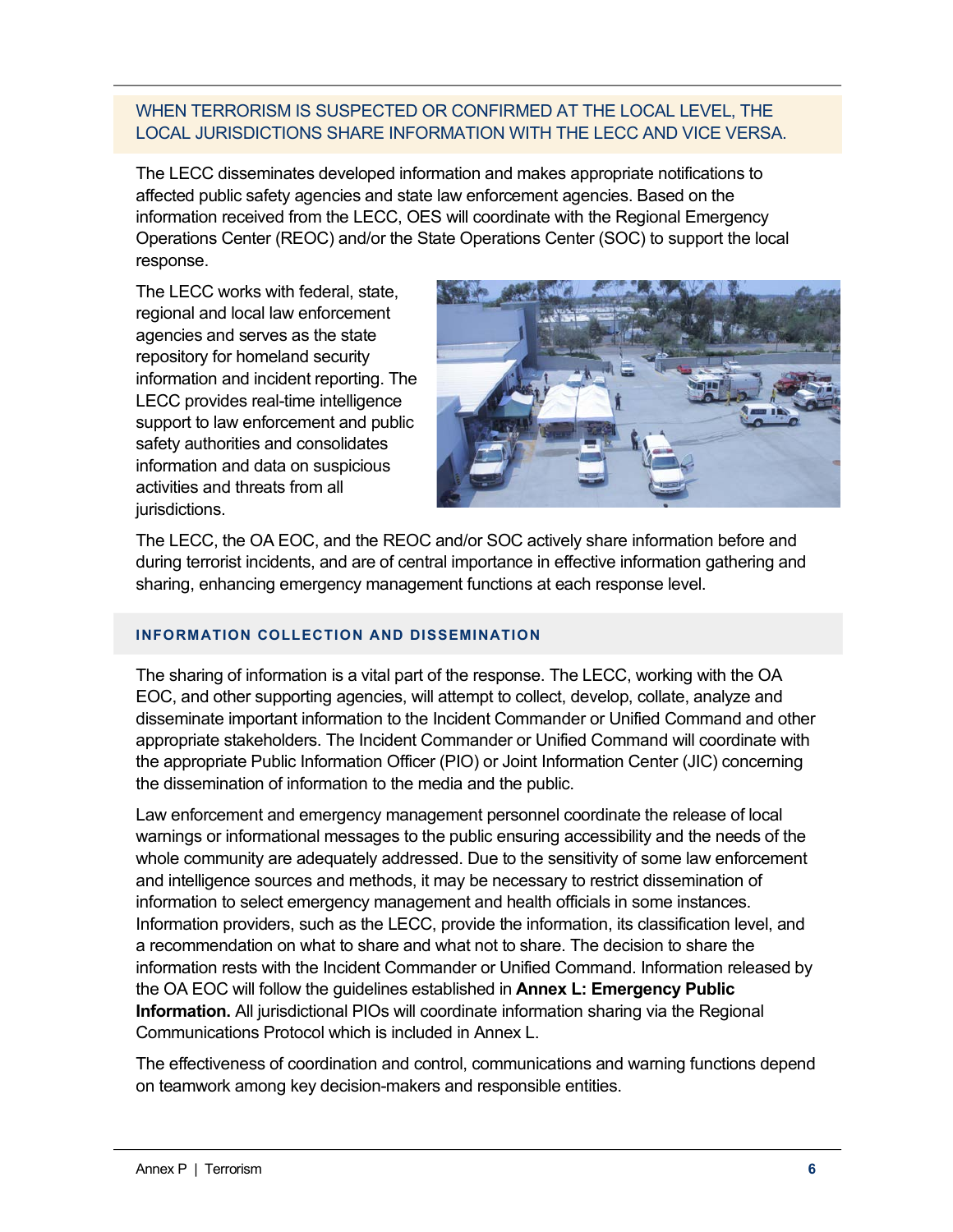#### **COMMUNICATIONS**

All responding agencies will need to maintain constant communication during any terrorist incident response. To ensure a common operating picture, the OA will utilize WebEOC to ensure all partners have a clear understanding of response priorities and operations.

### **NOTIFICATION AND WARNING**

The LECC will notify the OA EOC of any terrorist incident and each agency will take appropriate notification actions as outlined in internal SOPs. The OA EOC will notify appropriate partners of an activation and notify appropriate personnel to report to the OA EOC.

Timely warnings of emergency conditions or an incident are essential to preserving the safety of county residents as well as establishing an effective incident response.

### **INTERNAL COMMUNICATIONS**

Public information, before its released, should be reviewed by Incident Command to prevent the release of information that will compromise the investigation. When communicating, all incident response personnel should use plain language to avoid any confusion (no acronyms or abbreviations).

#### **ADMINISTRATION, FINANCE, AND LOGISTICS**

Under the Standardized Emergency Management System (SEMS), special districts are considered local governments. As such, they are included in the emergency planning efforts throughout the OA. The OA Emergency Organization, in accordance with SEMS, supports and is supported by:

- Cities within the OA
- The County of San Diego
- Special Districts
- Other Counties
- The State of California
- The Federal Government

NIMS provides a consistent nationwide template to enable Federal, State, local, and tribal governments and private-sector and non-governmental organizations to work together effectively. NIMS also enables these entities to efficiently prepare for, prevent, respond to, and recover from domestic incidents, regardless of cause, size, or complexity, including acts of catastrophic terrorism.

Mutual aid, including personnel, supplies, and equipment, is provided in accordance with the California Master Mutual Aid Agreement, and other OA Mutual Aid Agreements.

The private sector is an important part of the emergency organization. Business and industry own or have access to substantial response and support resources. Community Based Organizations (CBOs) or Non-Governmental Organizations (NGOs) provide valuable resources before, during, and after a disaster. These resources can be effective assets at any level. OES has established the ReadySanDiego Business Alliance. The Alliance will have a virtual connection to the OA EOC via a social networking system fed through an RSS feed from WebEOC.